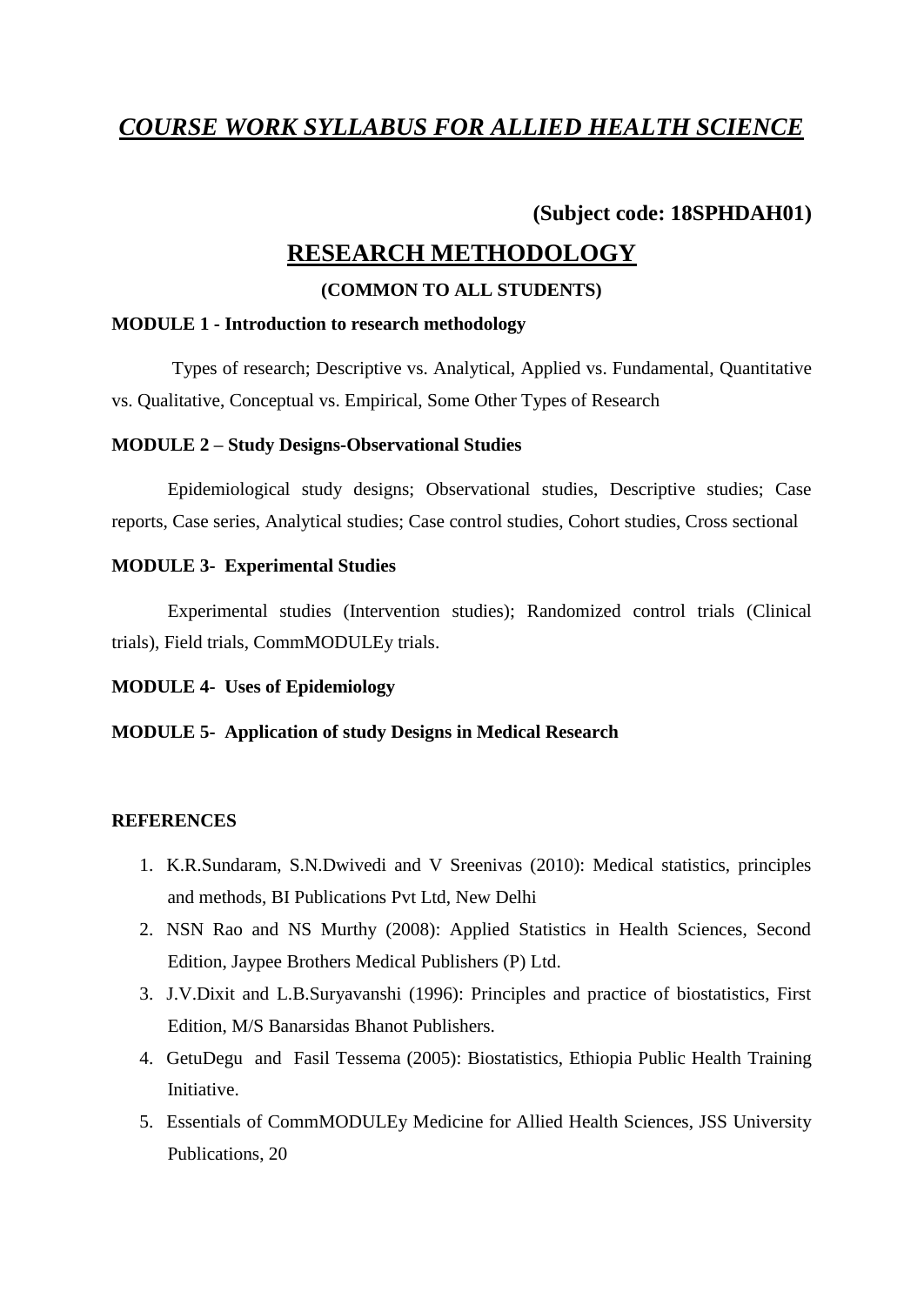- 6. Park K. Park's Textbook of Preventive and Social Medicine. 23rd ed. Jabalpur: Banarsidas Bhanot Publishers; 2015. p.135-141
- 7. Suryakantha. Textbook of CommMODULEy medicine with recent advances. 3rd edition.
- 8. Bhalwar R. Textbook of Public Health and CommMODULEy Medicine.2nd Edition. Pune: Department of CommMODULEy Medicine AFMC; 2012
- 9. Leon Gordis. Epidemiology Fourth Edition Elsevier Saunders Publication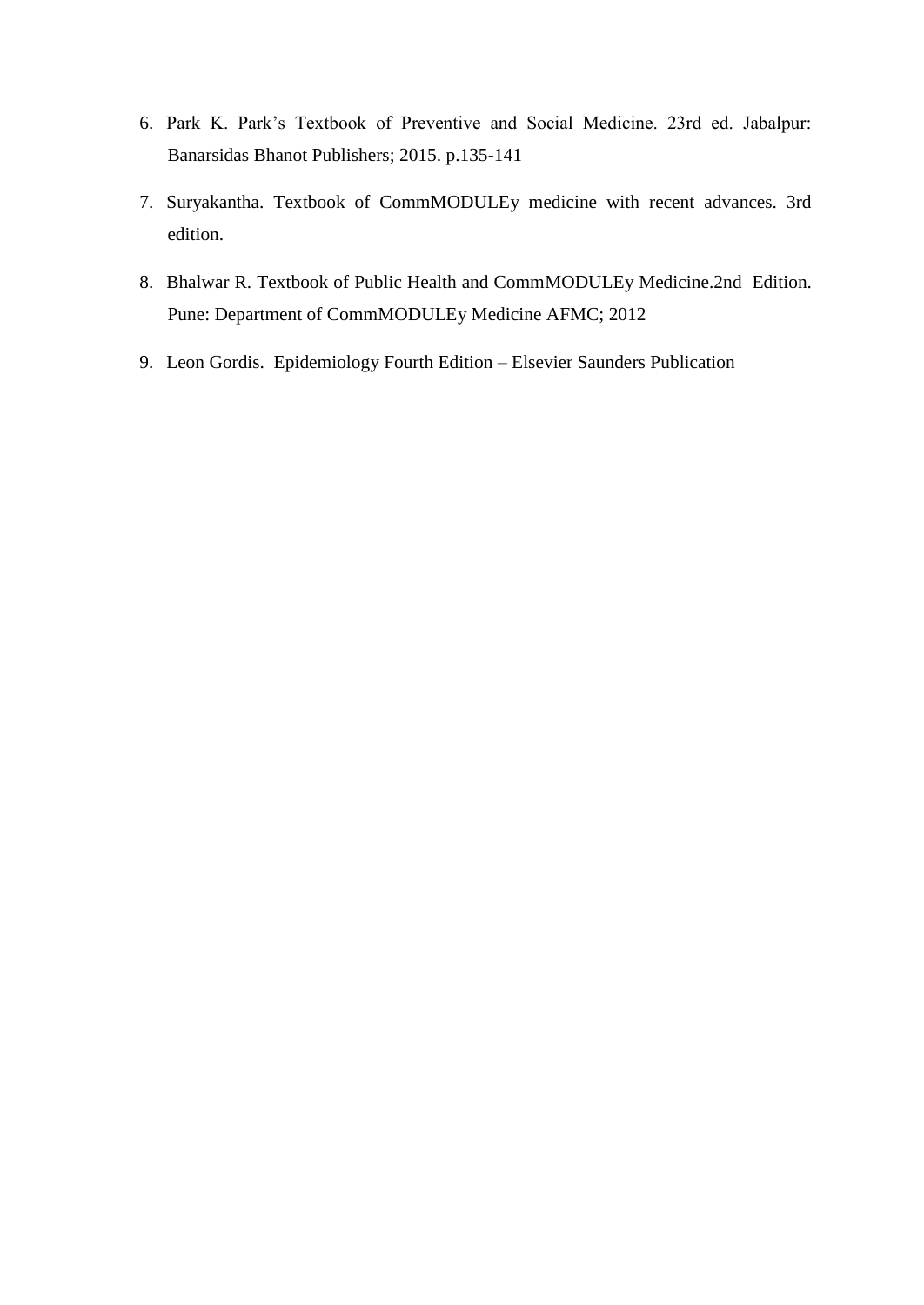# **(Subject code: 18SPHDAH02) Common Subject 2- HEALTH CARE**

#### **MODULE 1 - Introduction to Health**

Definition of Health, Determinants of Health, Health Indicators of India, Health Team Concept. National Health Policy National Health Programmes ( Briefly Objectives and scope) Population of India and Family welfare programme in India

## **MODULE 2 -Introduction to Nursing**

What is Nursing ? Nursing principles. Inter-Personnel relationships. Bandaging : Basic turns; Bandaging extremities; Triangular Bandages and their application.

Nursing Position, Bed making, prone, lateral, dorsal, dorsal re-cumbent, Fowler's positions, comfort measures, Aids and rest and sleep.

**MODULE 3 -Lifting And Transporting Patients:** Lifting patients up in the bed. Transferring from bed to wheel chair. Transferring from bed to stretcher.

Bed Side Management**:** Giving and taking Bed pan, Urinal : Observation of stools, urine. Observation of sputum, Understand use and care of catheters, enema giving.

## **MODULE 4 -Methods Of Giving Nourishment:** Feeding, Tube feeding, drips, transfusion

Care of Rubber Goods , Recording of body temperature, respiration and pulse,

Simple aseptic technique, sterlization and disinfection.

**MODULE 5 - Surgical Dressing:** Observation of dressing procedures

First Aid **:** Syllabus as for Certificate Course of Red Cross Society of St. John's Ambulance Brigade.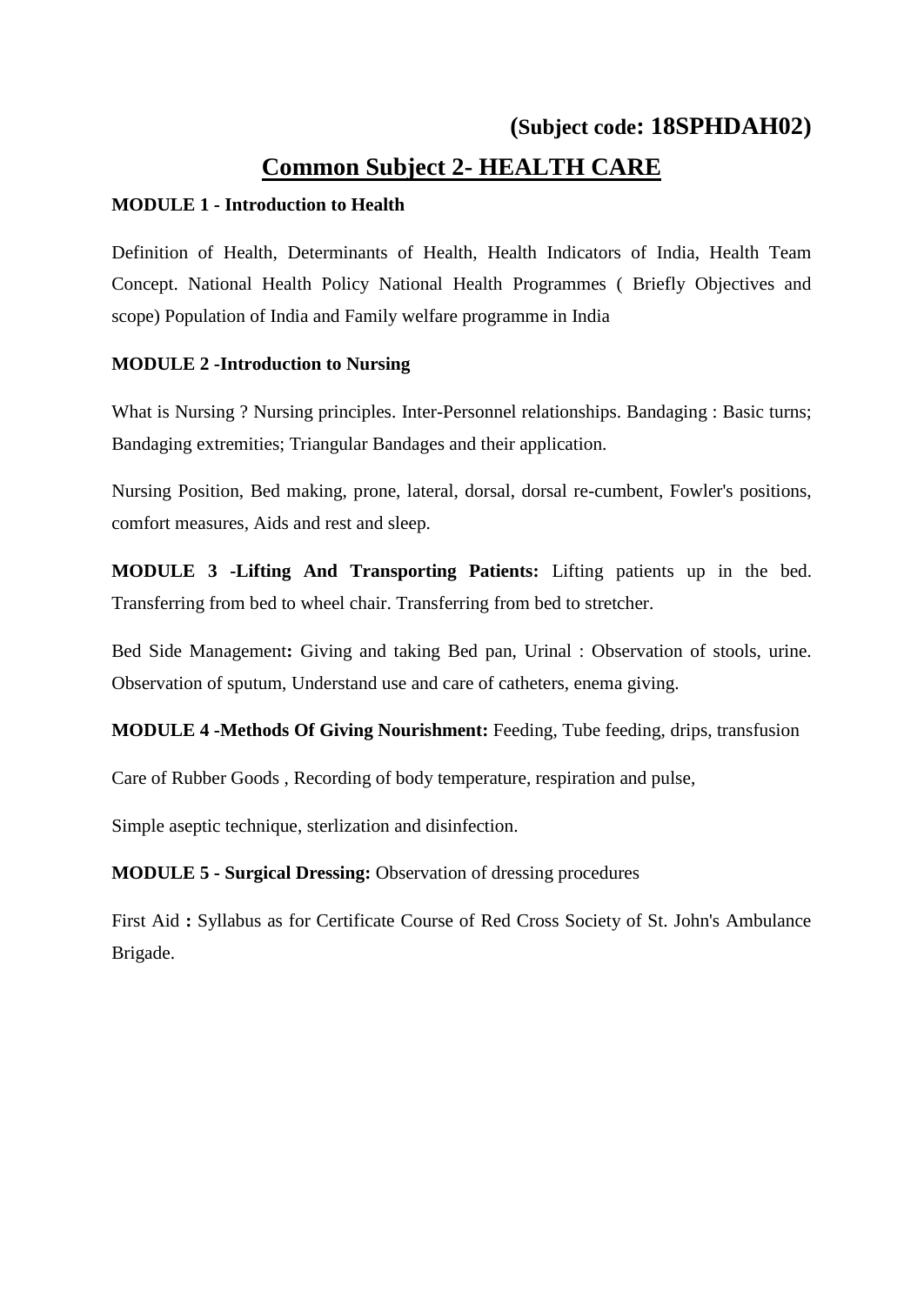# **(Subject code: 18SPHDAH03) Common Subject 3 - MICROBIOLOGY**

**MODULE 1 -** Morphology Classification of microorgaisms, size, shape and structure of bacteria. Use of microscope in the study of bacteria.

Growth and nutrition Nutrition, growth and multiplications of bacteria, use of culture media in diagnostic bacteriology.

**MODULE 2 -** Sterilisation and Disinfection 4 hours Principles and use of equipments of sterlization namely Hot Air oven, Autoclave and seruminspissrator. Pasteurization, Anti septic and disinfectants. Antimicrobial sensitivity test

Immunology ImmMODULEy Vaccines, Types of Vaccine and immunization schedule Principles and interpretation of commonly done serological tests namely Widal, VDRL, ASLO, CRP, RF & ELISA. Rapid tests for HIV and HbsAg(Technical details to be avoided)

**MODULE 3 -** Systematic Bacteriology Morphology, cultivation, diseases caused ,laboratory diagnosis including specimen collection of the following bacteria( the classification, antigenic structure and pathogenicity are not to be taught) Staphyloccci, Streptococci, Pneumococci, Gonococci, Menigococci, C diphtheriae, Mycobacteria, Clostridia, Bacillus, Shigella, Salmonella, Esch coli, Klebsiella, Proteus,vibriocholerae, Pseudomonas & Spirochetes

Parasitology morphology, life cycle, laboratory diagnosis of following parasites E. histolytica, Plasmodium, Tape worms, Intestinal nematodes

**MODULE 4 -** Mycology Morphology, diseases caused and lab diagnosis of following fungi. Candida, Cryptococcus, Dermatophytes ,opportunistic fungi.

Virology General properties of viruses, diseases caused, lab diagnosis and prevention of following viruses, Herpes, Hepatitis, HIV, Rabies and Poliomyelitis.

**MODULE 5 -** Hospital infection Causative agents, transmission methods, investigation, prevention and control Hospital infection.

Principles and practice Biomedical waste management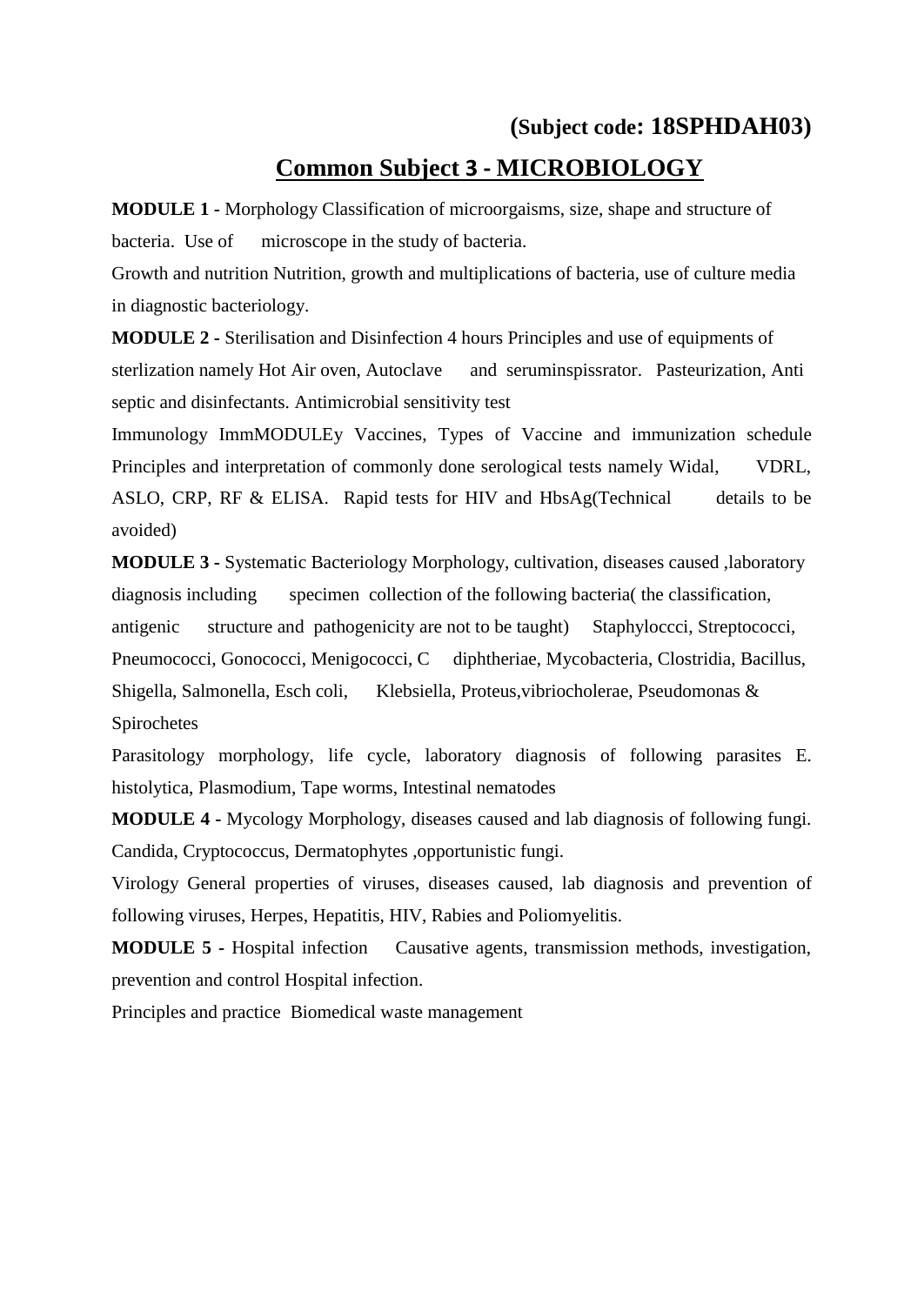# **(Subject code: 18SPHDAH04) MLT Subject- BIOCHEMISTRY**

## **MODULE 1 - Fundamental Chemistry**

• Valency, Molecular weight & Equivalent weight of elements and compounds. Normality,Molarity, Molality

## **MODULE 2 - Acids, Bases, Salts and Indicators**

• Basic concepts. Determination of pH – Henderson Hasselbalch's equation.Buffer solutions. pH determination of buffers. Blood pH.Fluid buffers.

## **MODULE 3 - Introduction to General Bio-molecules:**

- Chemistry of carbohydrates: Classification, Functions ofcarbohydrates
- Chemistry of amino acids: Classification–based on structure and nutritional requirement,

Occurrence.Functions of amino acids.

- Chemistry of lipids: Classification of lipids and fatty acids. Functions of lipids
- Chemistry of nucleotides: Purine and Pyrimidine bases. Composition of nucleosides and

Nucleotides.Occurrence of bases.

#### **MODULE 4 - MODULEs of measurement**

• Metric system. Common laboratory measurements, Prefixes in metric system

•International system of MODULEs- SI MODULEs- definition, classification, Conversion of conventional and SI MODULEs.

# **MODULE 5 - Solutions: Definition, use, classification where appropriate, preparation and storage**

• Stock and working solutions.

• Molar and Normal solutions of compounds and acids. (NaCl, NaOH, HCl, H2SO4, H3PO4, CH3COOH etc.,)

• Preparation of percent solutions – w/w,  $v/v$  w/v (solids, liquids and acids), Conversion of a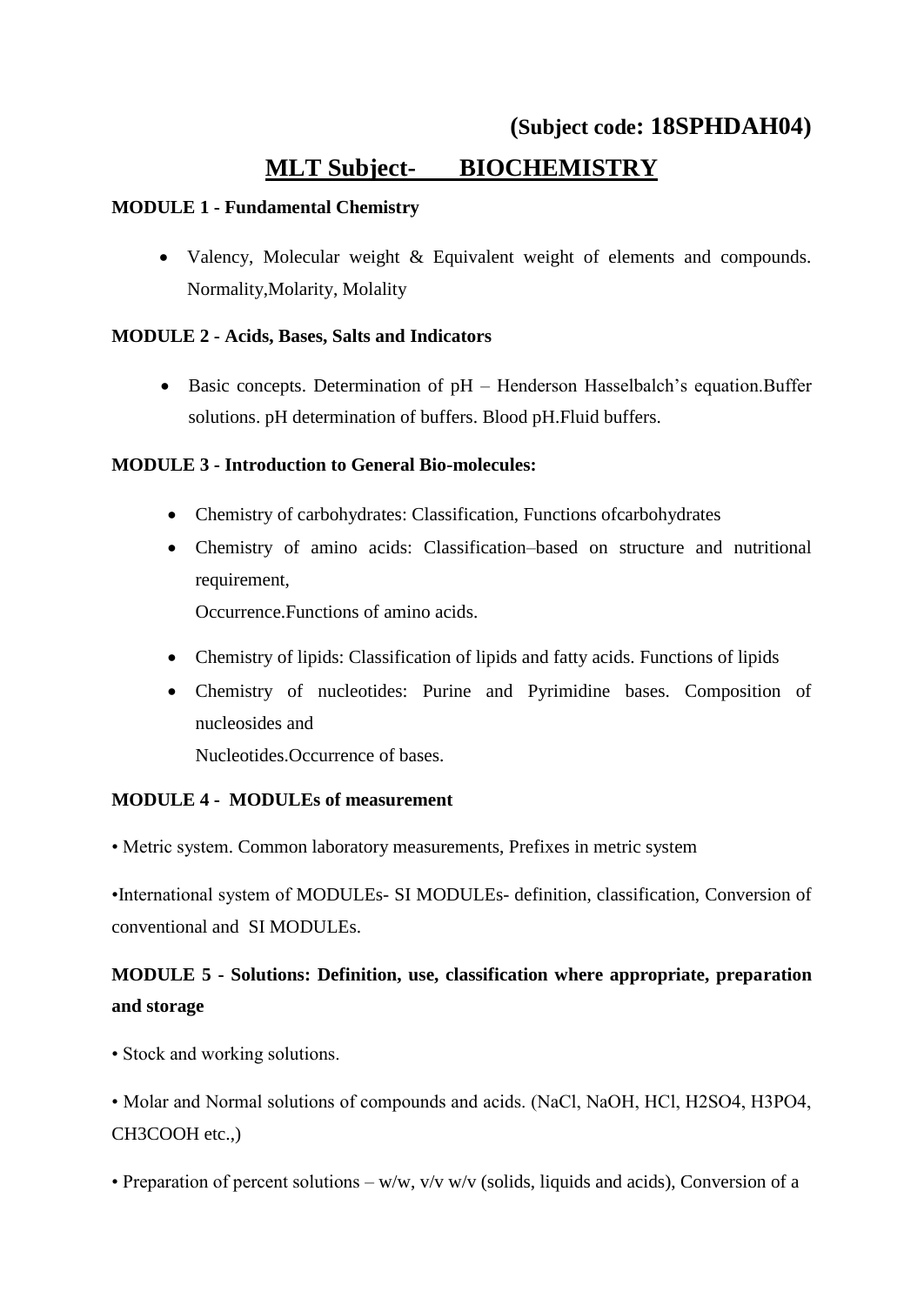percent solution into a molar solution

• Saturated and supersaturated solutions

• Standard solutions - Technique for preparation of standard solutions and Storage. E.g: glucose,albumin etc.

• Dilutions - Diluting Normal , Molar and Percent solutions. Preparing working standard from stock standard.

Part dilutions: Specimen dilutions. Serial dilutions, Reagent dilution,. Dilution factors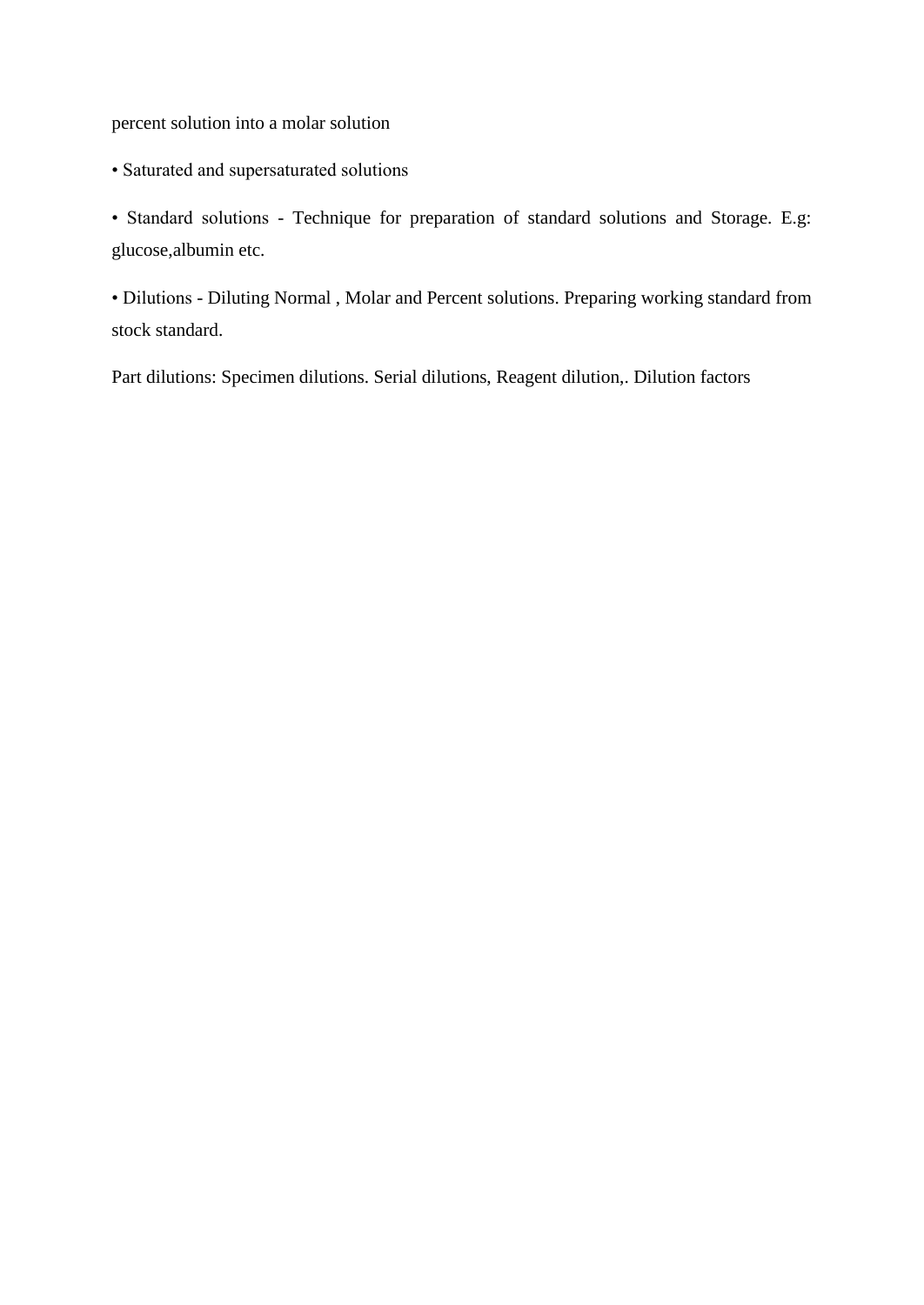## **RCT SUBJECT- RESPIRATORY CARE TECHNOLOGY**

#### **MODULE 1 - Respiratory Care Technology - Clinical**

Symptoms of respiratory diseases • Cough, Haemoptysis, dyspnoea, cyanosis Concept of disease, clinical Evaluation and management of the following Respiratory Diseases • Acute Rhimitis • Acute sinusits • Acute pharynagitis • Larynogo tracheitis • Epiglotitis

Lower respiratory tract infection • Bronchietis • Pneumonia - commMODULEy acquired, hospital acquired • Innunocomprmised host • Lung abscess • Atypical pnecemia • Common viral and fungal lower respiratory • Pulmonary tuborcuiosis • Tropical consinophelia • Acute obstructive pulmonary diseases and acute respiratory failure • Pulmonary oedema • Acute lung injury • Toxic inhalation • Bronchial asthma and other types of chronic obstructive pulmonary disease

**MODULE 2 -** Oxygen therapy (rationale for oxygen therapy, precautions assessment of need and adequacy and therapy and the relevant devices) • Causes and responses to hypoxemia • Clinical signs of hypoxemia • Geals of oxygen therapy • Oxygen therapy devices • Hazards of oxygen therapy • Uses of humidification • Possible of inadequate humidification • Possible results if leained airway • Types of humidifies (including active and passive methods of humidification ) • Goals of aerosol therapy • Hazards of aerosol therapy • Assessment of aerosol therapy • Factors influencing aerosol deposition in the lungs • Particle deposition

• Aerosol generators , Nebulisers and metered dose inhaler • Types of nebulisers • Aerosol output • Small volume nebuliser therapy-definition, physiological rationale Gas Analysers (Oxygen ,Carbon - Dioxide) • Gas analysis • Transcutaneos oxygen monitors • pulse oximeters • Capnography

Manual Resuscitators • types of resuscitator bags, bruits airway • Indications • Hazards

Artificial air way (oral and Nasal Endotracheal tubes tracheostomy tubes) • Parts of airway and features • Types sizes and method of insertion • Indications for use • Care of long term airway and complications • Face mask - types sizes and its usage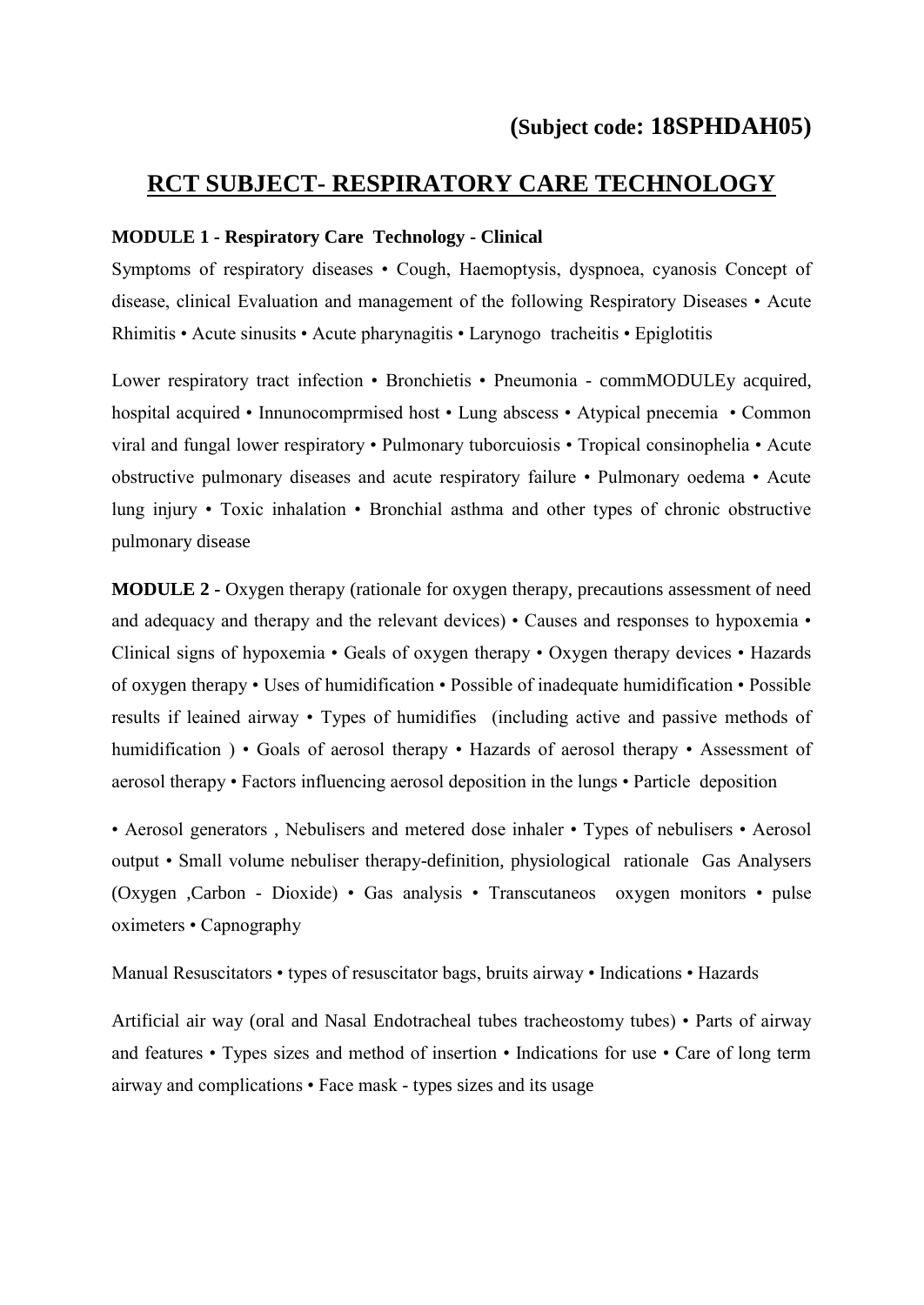#### **MODULE 3 - Respiratory Care Technology - Applied**

Principles of mechanical ventilation -Airway resistance, lung compliance, dead space Ventilation, ventilatory failure, oxygenation failure, clinical conditions leading to mechanical ventilation. Operating modes of mechanical ventilation. Monitoring in mechanical ventilation- concepts of monitoring, vital signs, chest inspection and auscultation, fluid electrolyte balance, arterial blood gases, oxygen and end tidal carbon dioxide monitoring Management of mechanical ventilation-strategies to improve ventilation, improve oxygenation, acid base electrolyte balance and their correction. Fluid electrolyte nutrition balance and management. Troubleshooting of ventilator alarms and events, care of the ventilation circuit, care of the artificial airway. Pharmacotheraphy for mechanical ventilation **MODULE 4 -** This includes drugs for improving ventilation, steroids, MDI medications, neuromuscular blocking agents like nitric oxide, propafol and Anaesthetic gases Effect of PEEP- Pulmonary considerations, effects on the cardiovascular system, Haemodynamics, renal neurological considerations. Basic ventilator waveform analysis. Haemodynamics monitoring; ECG arterial catheter, CVP , pulmonary artery catheter, Cardiac output and vascular resistance calculation, Preload after load contractility assessment, calculation of haemodynamic values, monitoring of mixed venous saturation Classification of mechanical ventilators- Ventilator classification, ventilatory work, drive mechanism, control circuits, control variables, phase variables, output waveform, alarm system. Airway management in mechanical ventilation-intubation, common artificial airways, intubation procedures, management of endotracheal and tracheostomy tubes, extubation, complications of the above. Tracheostomy minitracheostomy Endotracheal intubation Humidification

#### **MODULE 5 -Respiratory Care Technology - Advanced**

Initiation of mechanical ventilation- indications, contraindication, initial Ventilator settings, Ventilator alarm settings, hazards and complications Weaning from mechanical ventilationweaning and its failure, weaning criteria and indices, weaning procedure, signs, causes of weaning failure. Neonatal mechanical ventilation - intubation and problems inherent to the neonate, surfactant replacement therapy, basic principles of neonatal ventilation, modes, initiation and maintenance, high frequency ventilation, liquid ventilation Clinical situations with case studies of mechanical ventilation and management. Noninvasive positive pressure ventilation - introduction, terminology, indications, CPAP, bi-level PAP , Home mechanical ventilation-goals, indications, patient selection, equipment selection. Miscellaneous -